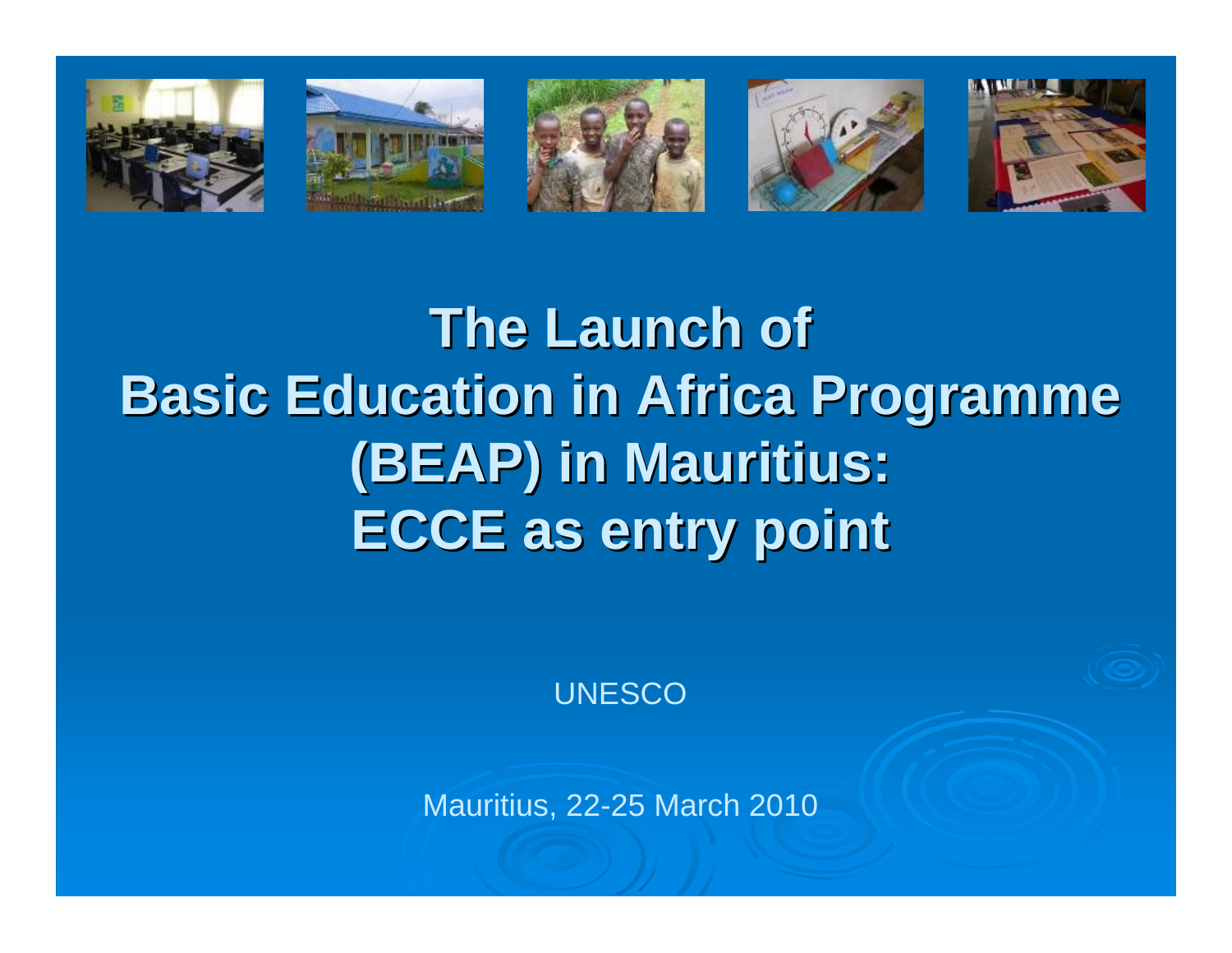## What is BEAP

- ¾ A UNESCO-backed African programme that seeks to support a holistic and comprehensive reform of basic education in the spirit of a renovated engagement around EFA.
- $\triangleright$  It provides a framework for curriculum renewal to improve quality, relevance and equity in education as going hand in hand.
- $\triangleright$  An integrated instrument to implement the goals of the Kigali Call for Action (Sept. 2007) within the context of the AU Second Decade of Education for Africa (Sept. 2006).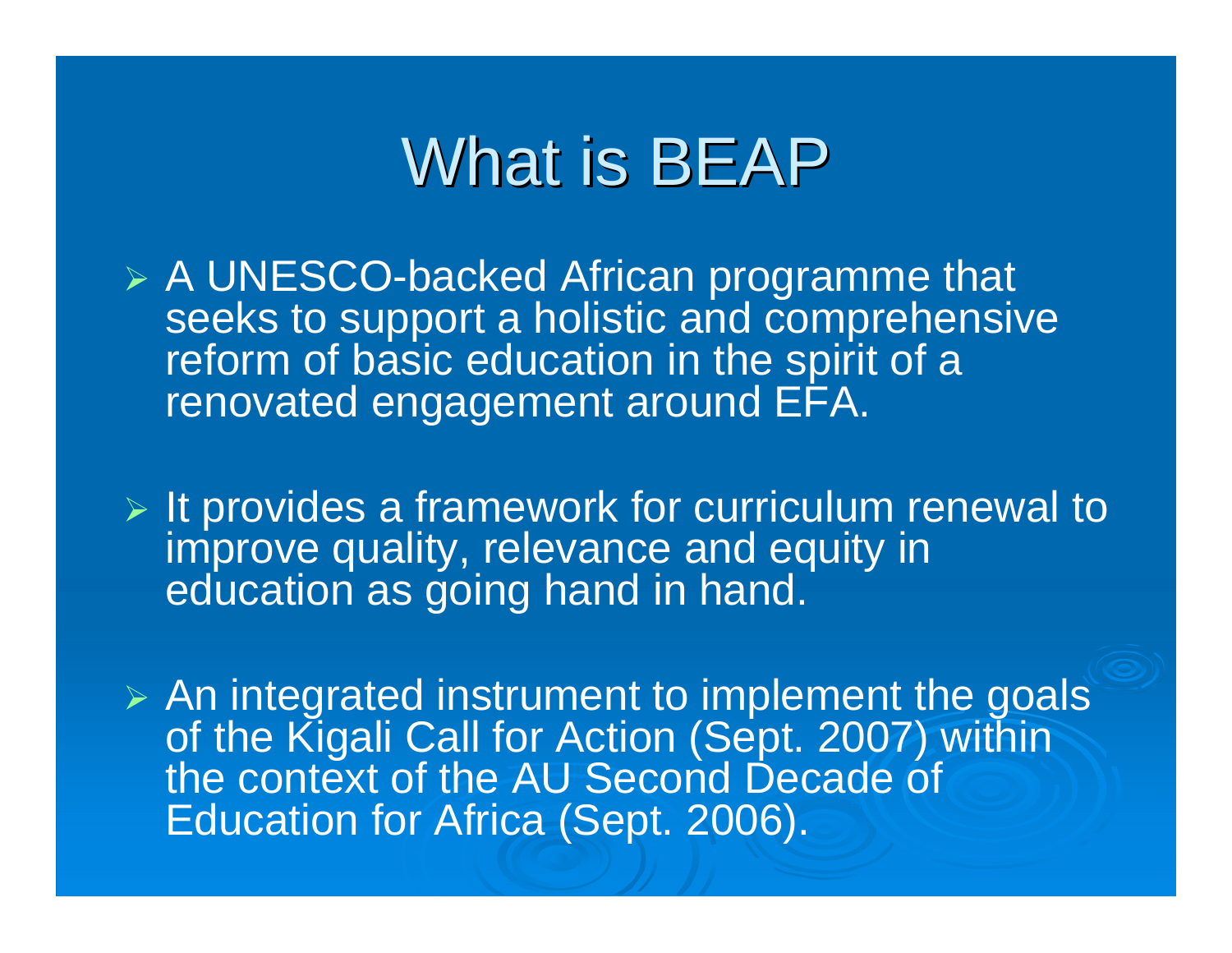# What is BEAP

#### ¾key principles of the BEAP are:

- the 'right to education'
- lifelong and life-wide learning;
- inclusive education;
- the centrality of quality and relevance;
- $\bullet~$  an emphasis on skills and competencies as learning processes and outcomes;
- $\bullet$  the democratisation of learning opportunities from early childhood onwards;
- $\bullet~$  taking a holistic approach to basic education development;
- the importance of 'equitable diversity';
- entrepreneurship education conceived as an overarching approach to foster those principles throughout all levels and forms of education.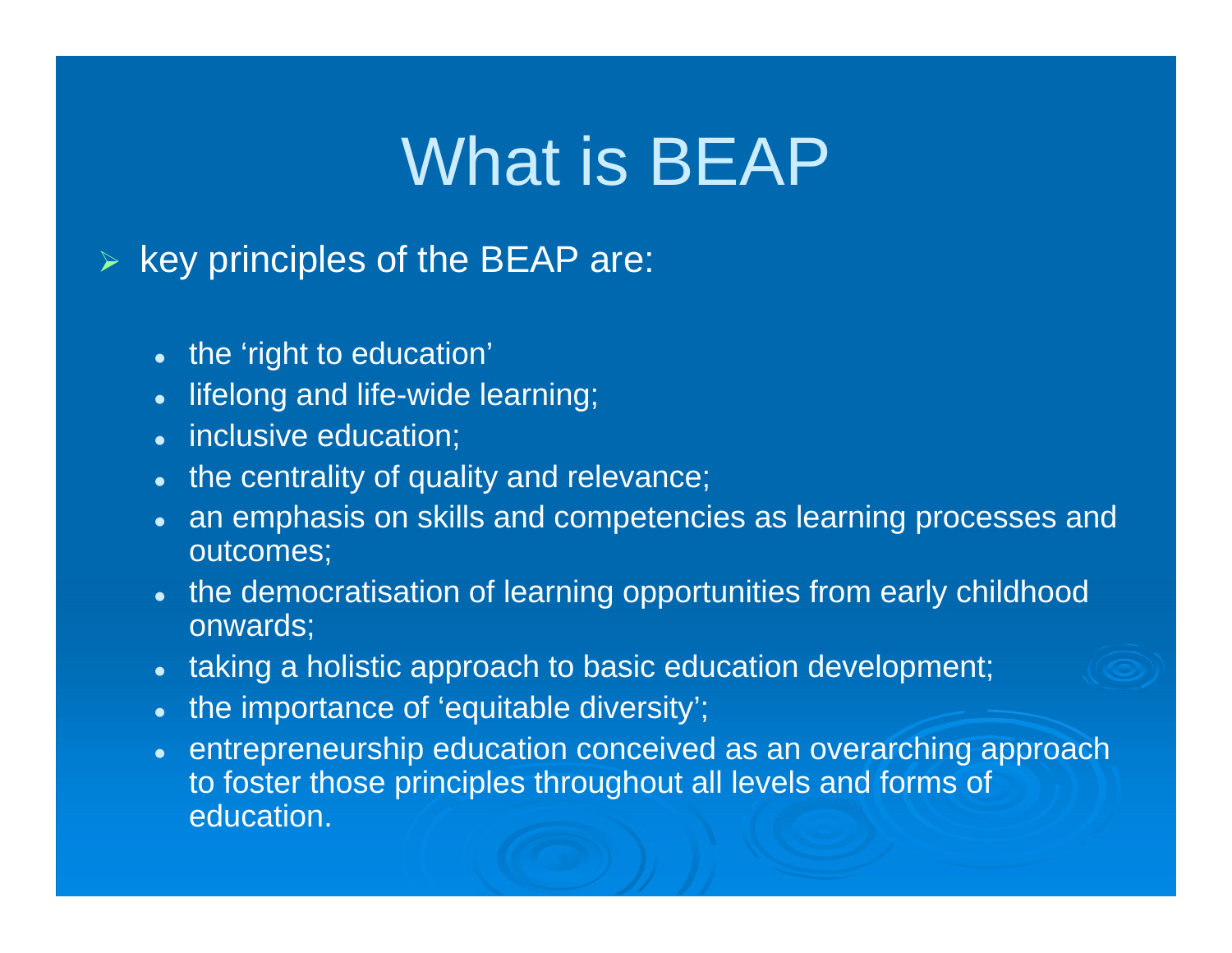# Core rationale for BEAP

- ¾ Increased Africa-wide concerns about the inability of education systems to meet the serious and urgent challenges that have emerged from rapid socio-economic changes on the continent.
- $\triangleright$  The need for education to become much more inclusive, more responsive, and more directly related to citizenship and individual needs and circumstances, and the current expectations and demands of society and economy.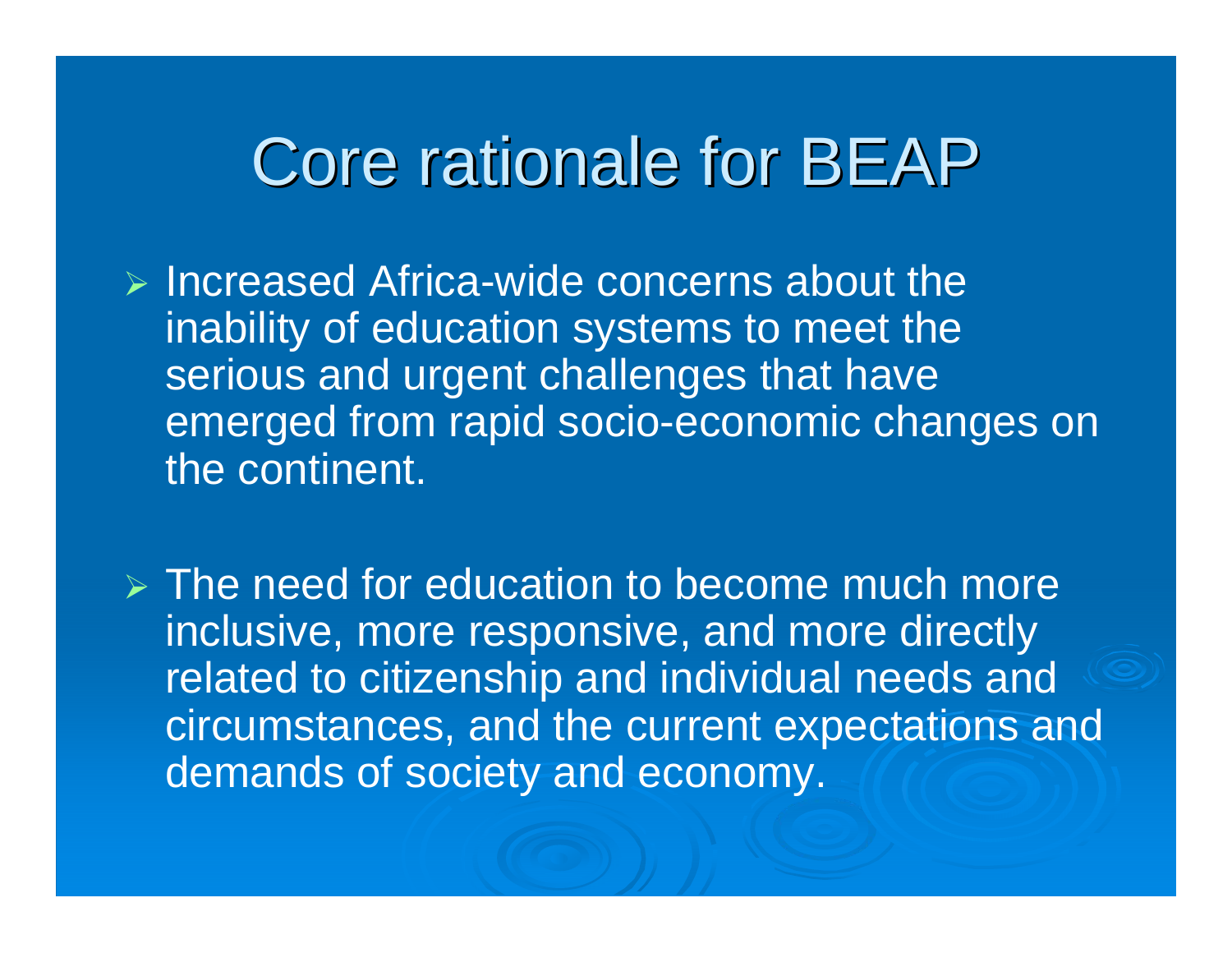## % increase in pupil numbers in primary % increase in pupil numbers in primary education

|          | 1990-2000 | 2000-2006 |
|----------|-----------|-----------|
| Djibouti | 34.6      | 18.6      |
| Ethiopia | 157       | 71        |
| Gambia   | 73        | 11.5      |
| Kenya    | $-9.1$    | 23.9      |
| Uganda   | 165       | 10.1      |
| Tanzania | 44.5      | 54.5      |
|          |           |           |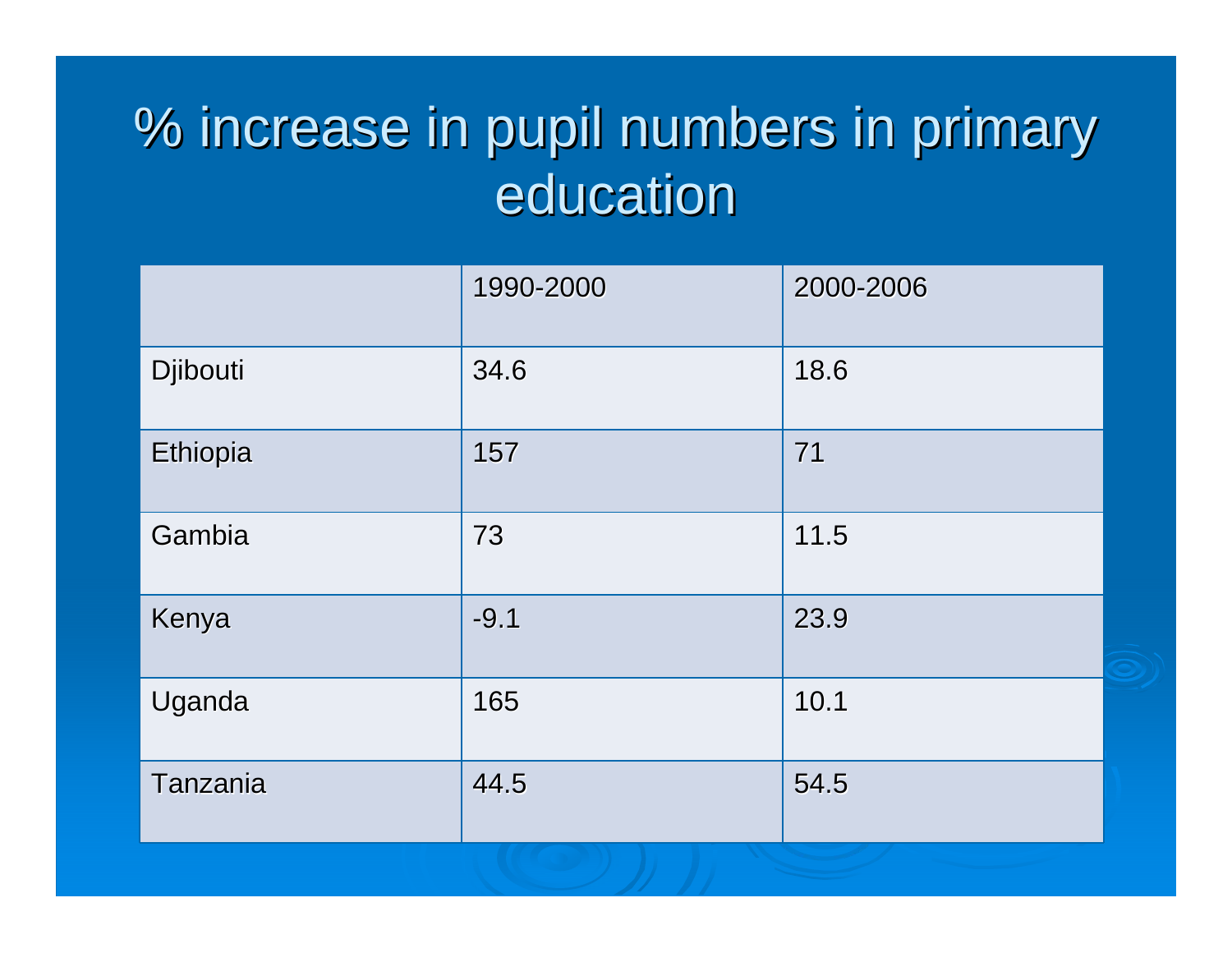# Percentage Secondary Education

|               | Tanzania,<br>Uganda,<br>Gambia |                | Djibouti |       | Kenya |       | <b>Seychelles</b> |       |
|---------------|--------------------------------|----------------|----------|-------|-------|-------|-------------------|-------|
|               | Lower                          | Upper          | Lower    | Upper | Lower | Upper | Lower             | Upper |
| <b>GER</b>    | 18                             | 6              | 30       | 13    | 42    | 22    | 94                | 55    |
| <b>Access</b> | 20                             | 6              | 31       | 12    | 43    | 22    | 88                | 57    |
| Completion    | 10                             | $\overline{4}$ | 20       | 10    | 33    | 19    | 78                | 37    |
|               |                                |                |          |       |       |       |                   |       |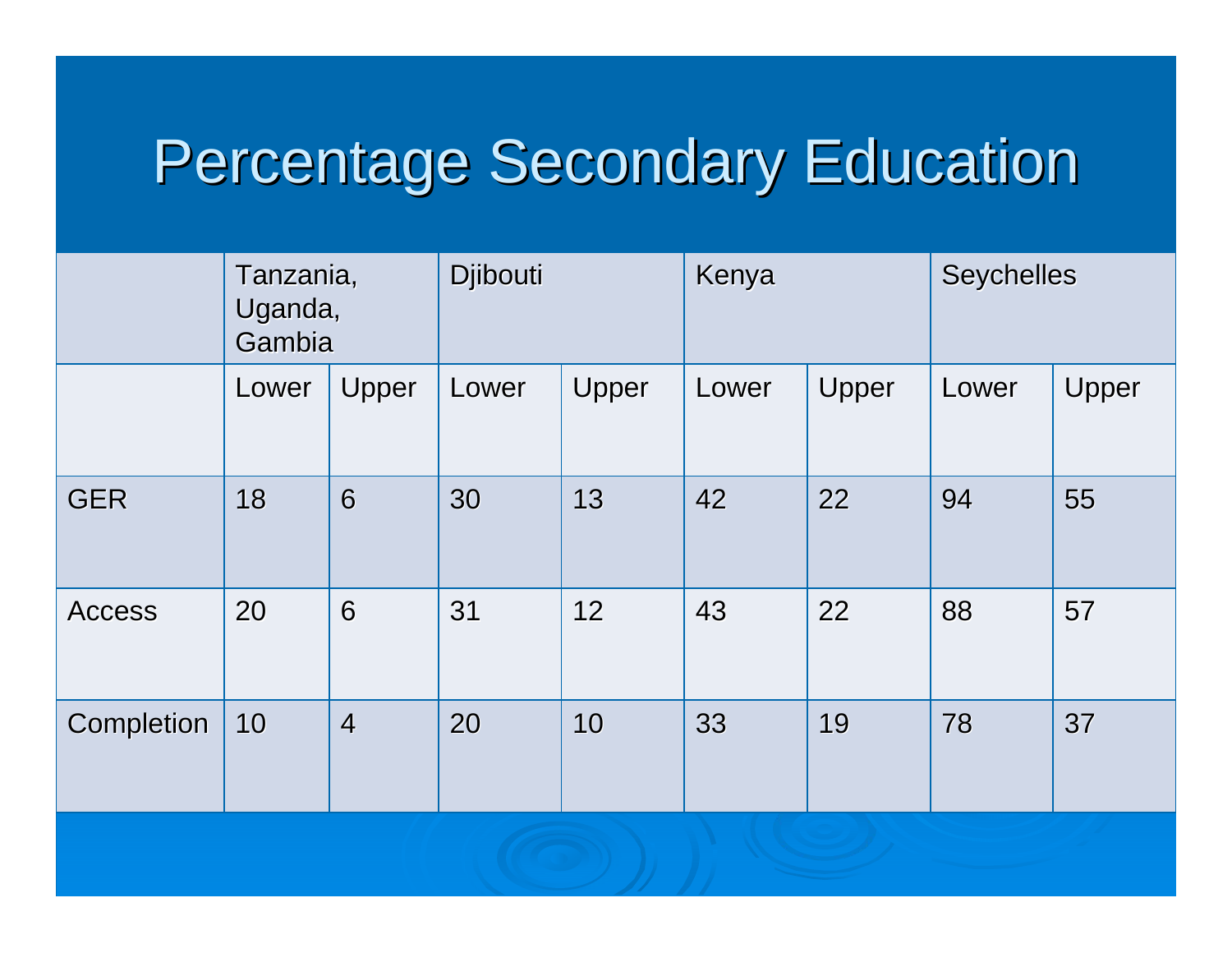# **BEAP Objectives**

¾ Provide clear guidance and ongoing support to countries wishing to move in this direction, building upon and adapting such support to already ongoing work in countries themselves.

### Specifically,

- to renovate the existing curriculum (longer cycle and a wider range of learning outcomes);
- to develop meaningful articulation between basic education and the world of work, as well as further education and training;
- to supplement in-country human resources, by providing technical assistance and capacity development;
- to review other priority components of basic education; and
- to encourage sharing of expertise and south-south cooperation.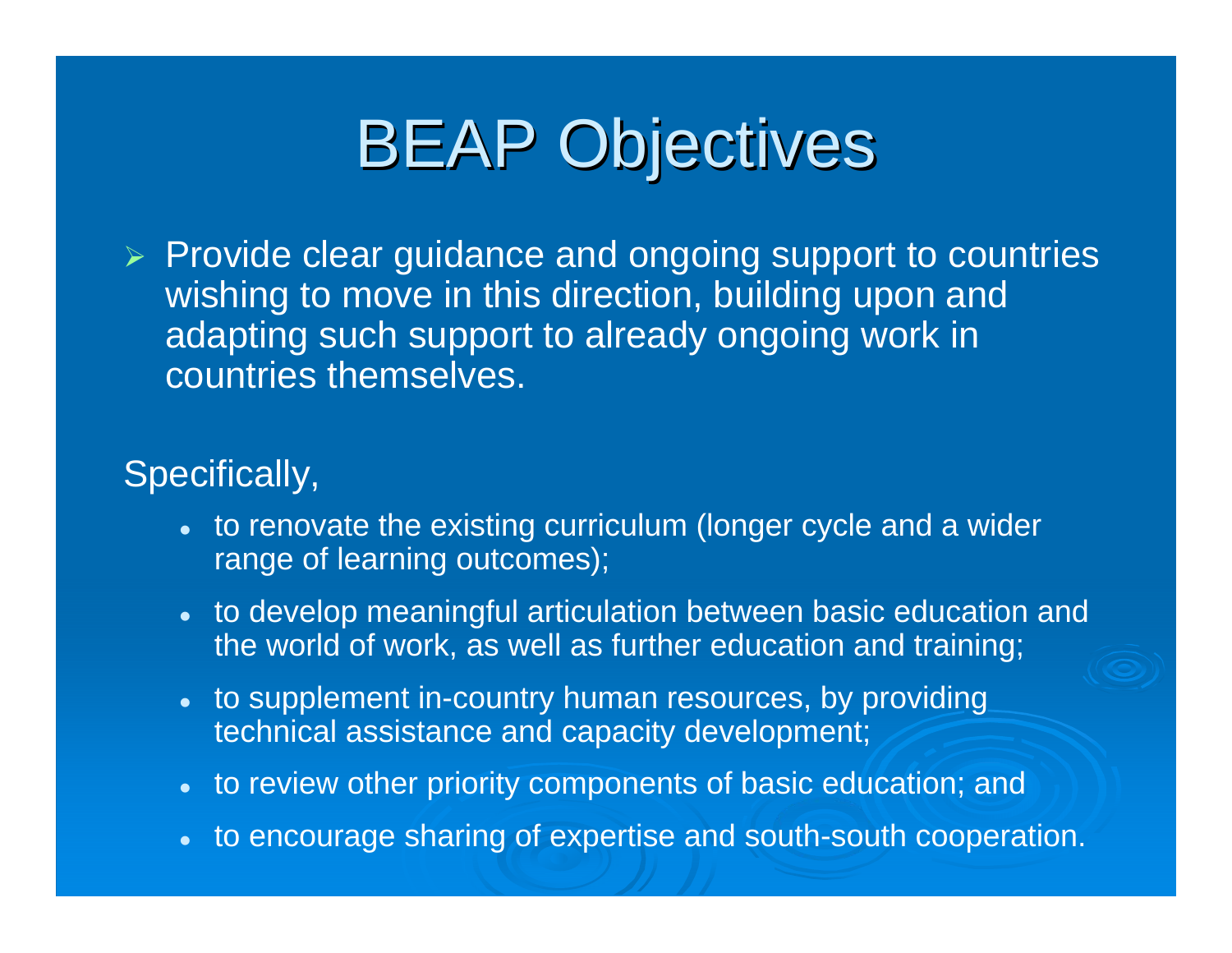# **BEAP strategy**

 $\triangleright$  BEAP is sensitive to the national context within which the joint stakeholders are already implementing significant sector plans, while trying to be effective in closing the gaps and making the connections in such a way that the core dimensions of the new vision – access, quality with relevance, and equity – receive optimal attention.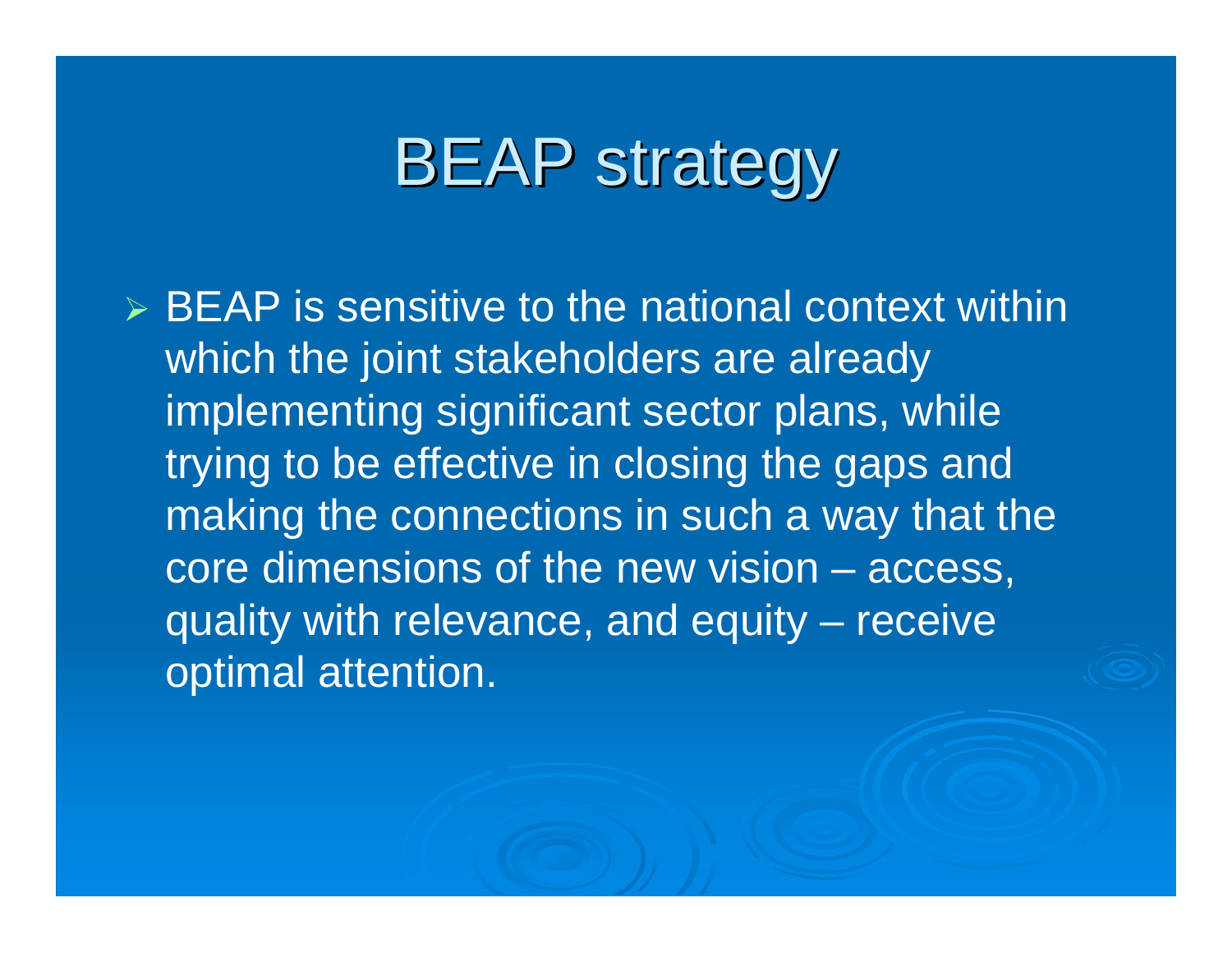# **BEAP** operational principles

- ¾BEAP is fundamentally country-led
- ¾Sharing the underlying vision of basic education reform
- ¾Coordination, efficiency and focus on country needs and priorities
- ¾Linking with existing initiatives and sector plans
- ¾Feasibility and sustainability
- ¾Appropriate methodologies like sensitisation, dialogue and facilitation
- ¾Targeted, collegial and culturally sensitive technical support
- ¾The centrality of a comprehensive capacity development approach
- ¾Adhering to inclusive participation and the formation of partnerships
- ¾The value of inter-country and south-south collaboration
- ¾Urgency of reforms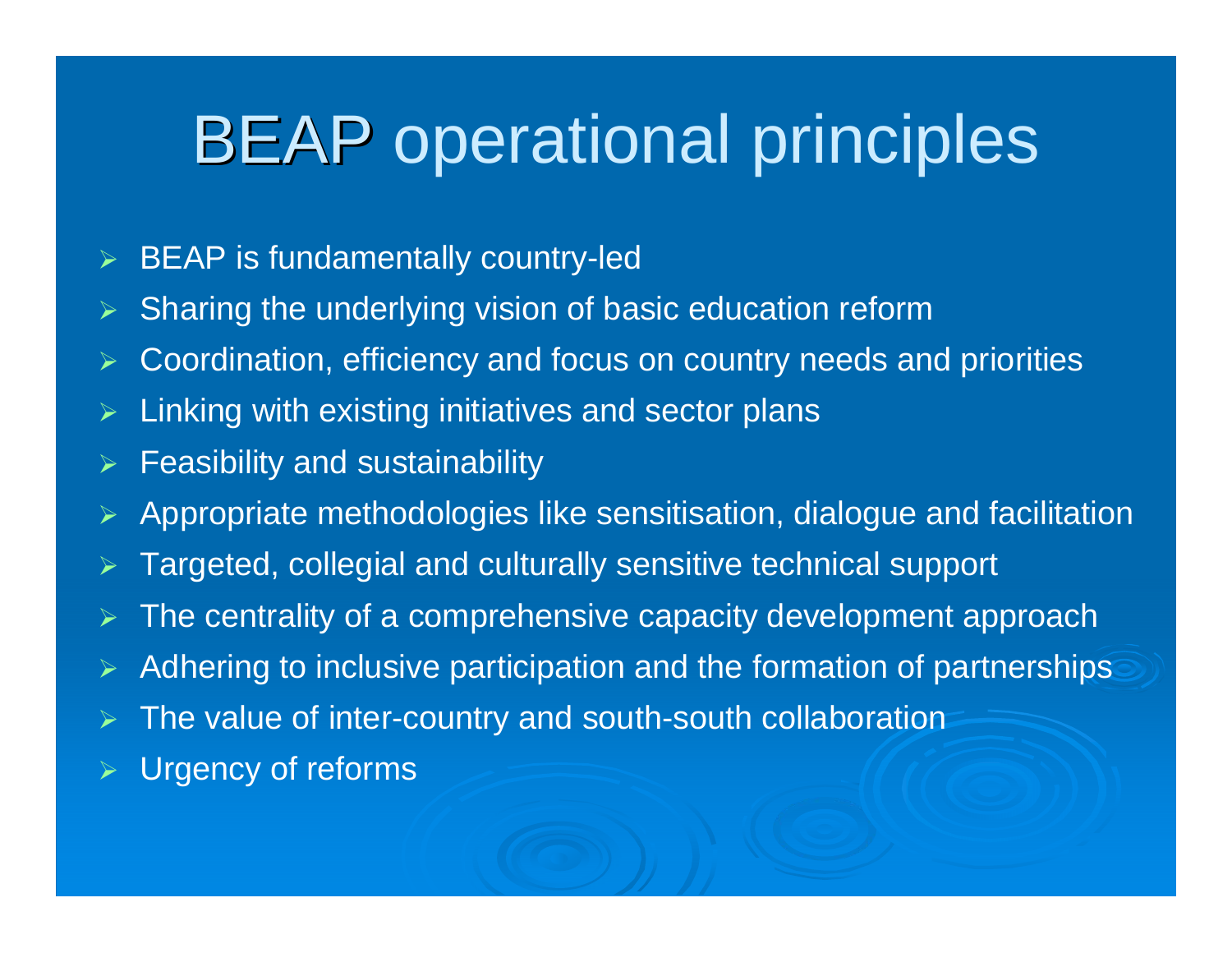# **BEAP expected outcomes**

- ¾ A system of inclusive 9-11 years basic education with special attention given to at least one to two year of preschool ECE
- ¾ A curriculum framework competency-based for nine to eleven years **uninterrupted** basic education with syllabuses designed to combine knowledge, skills, attitudes and values from ECE onwards
- ¾ Departure from concepts of primary, lower, upper secondary, 6/7+2+2/3, etc.
- ¾Define exit profile of school leaver

¾ Moving from curricular segregation of branches, provisions and schools to integrated ones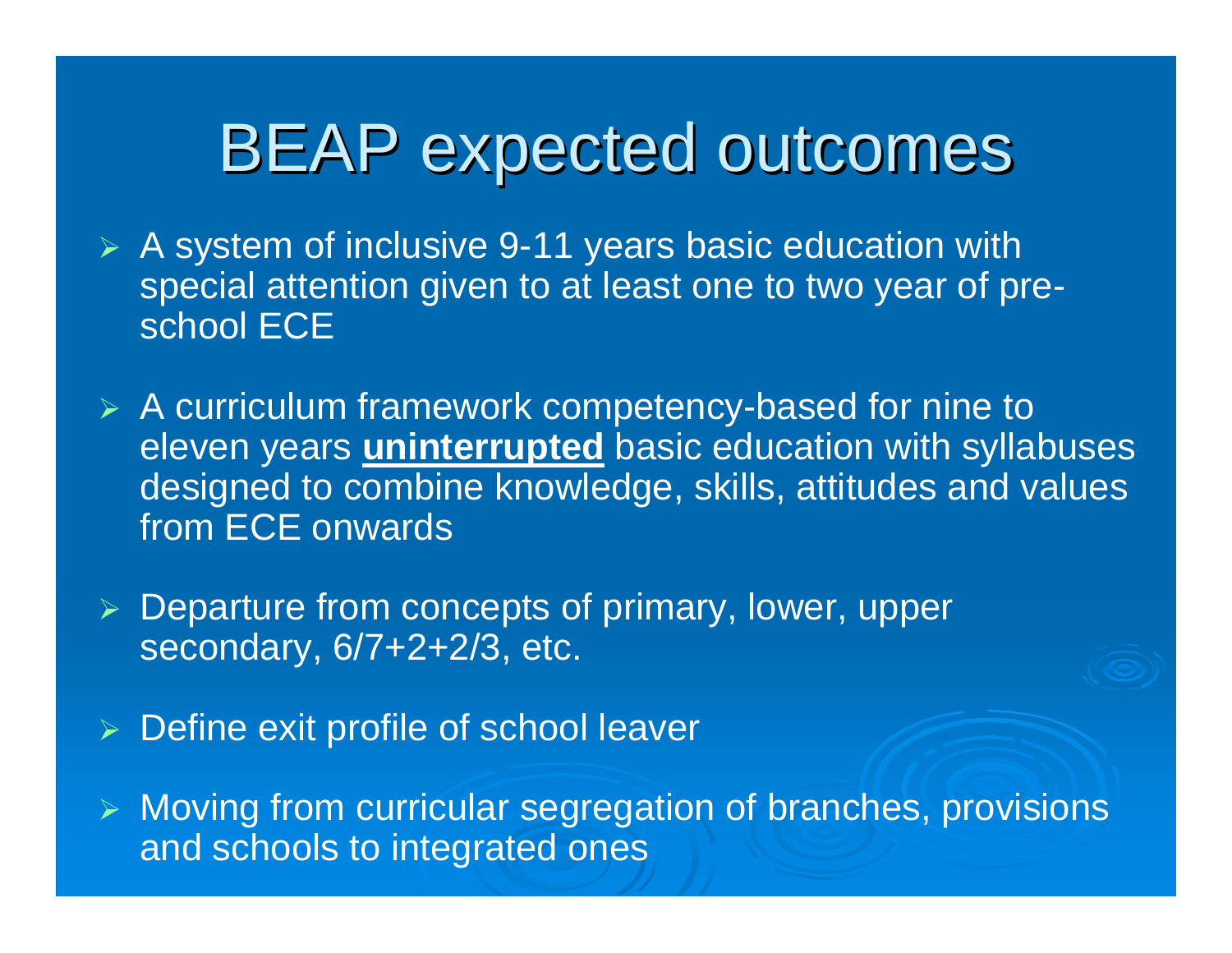## A holistic system of education A holistic system of education

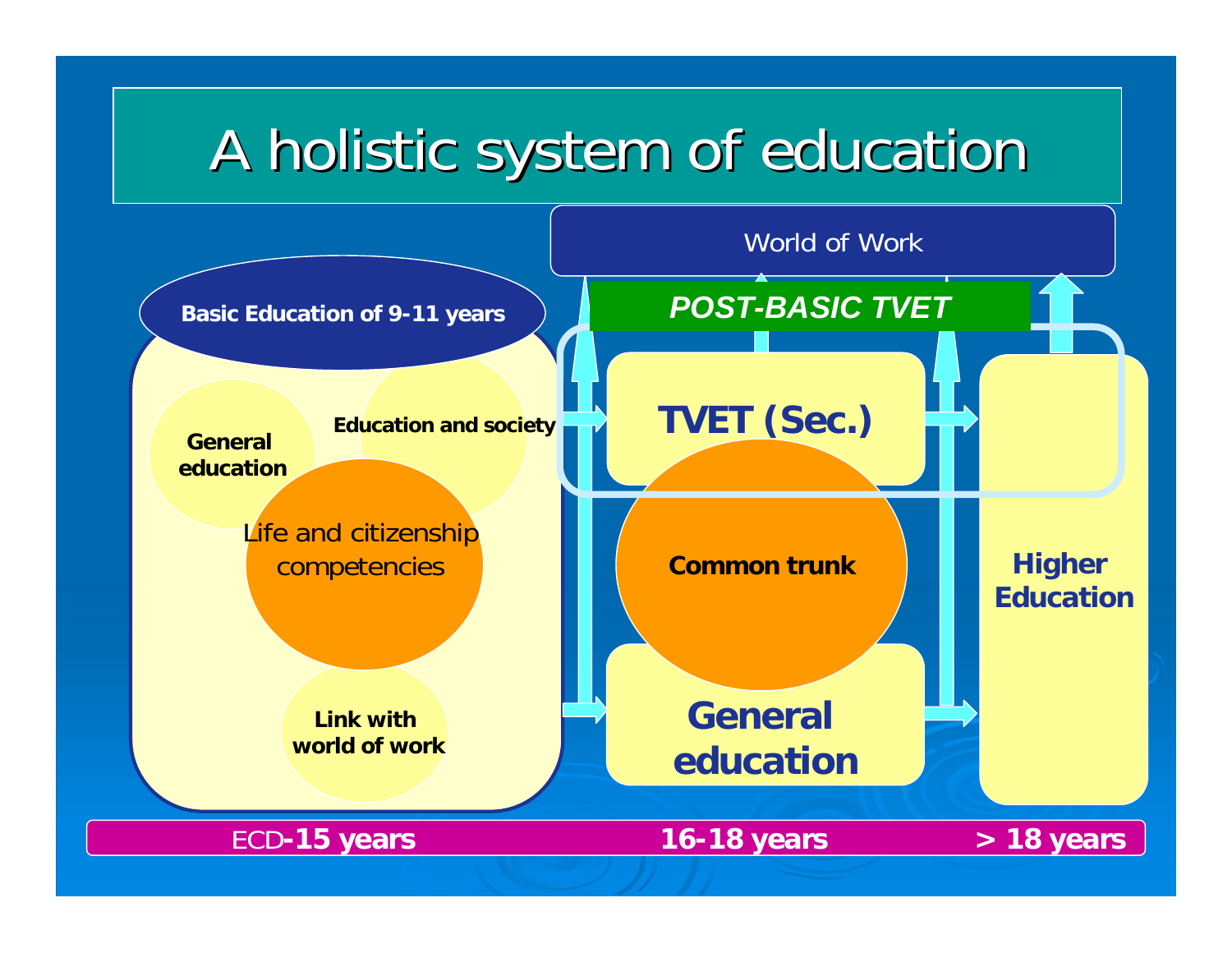### **Country Progress**

### ¾ **The Gambia (2007)**

- Production of a provisional roadmap
- Outline of a curriculum framework for the country, along with guidelines on how to proceed with its elaboration
- A deeper understanding of the BEAP, its background and value among the principal stakeholders
- $\bullet$  Improved capacity of key staff involved with curriculum development

#### ¾**Ethiopia and Cote d'Ivoire (2008)**

- Curriculum revision as first component to be addressed
- Agreement on technical assistance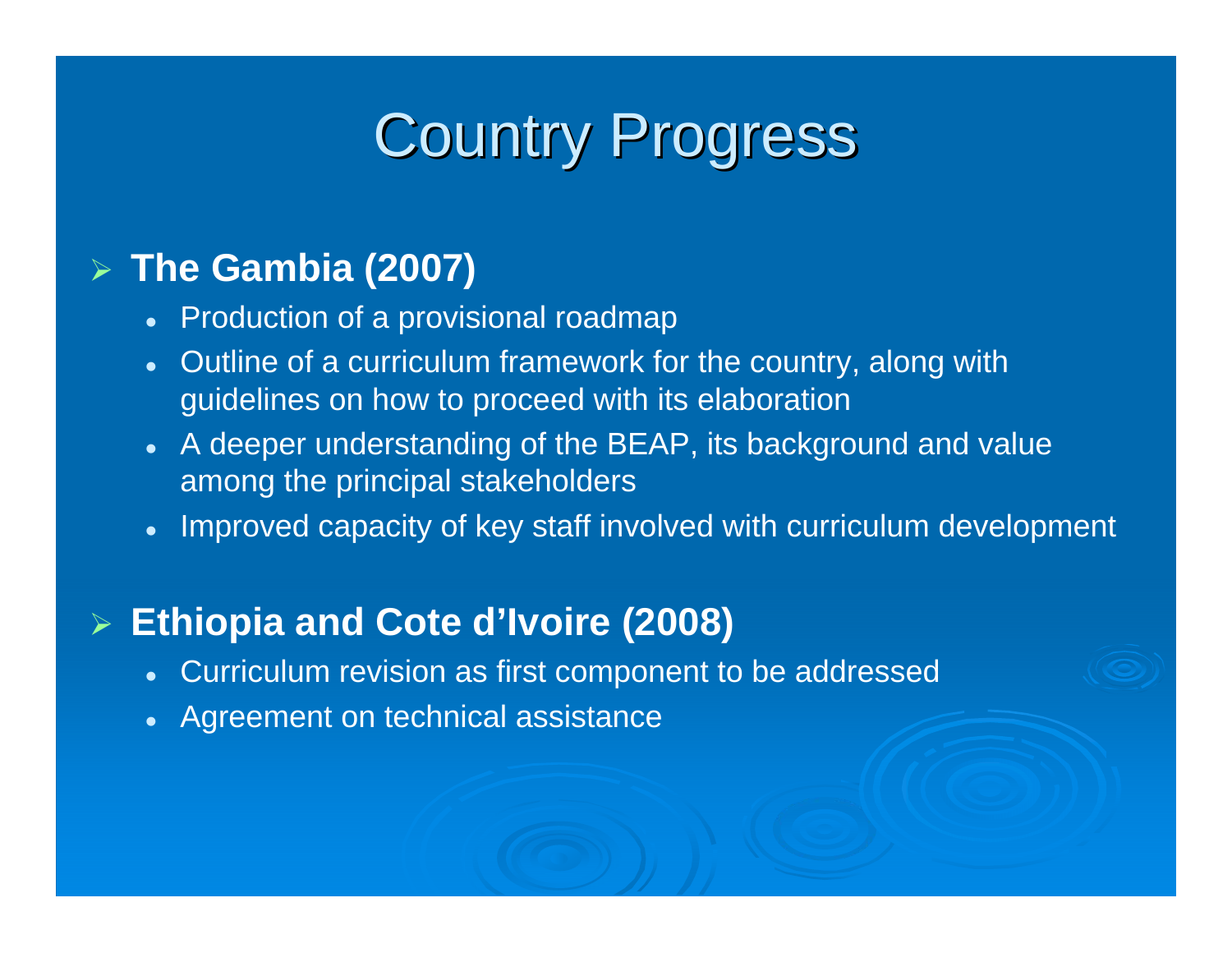## **Country Progress**

### **Tanzania (2009)**

¾

- $\bullet$  Piloting of IBE's Curriculum Resource Pack
	- Capacity development on curriculum change for curriculum developers and teacher trainers
	- Exchange and comparison of curriculum reform experiences and challenges
	- Considering the quality and further utilisation of the IBE Resource Pack as a reference, as well as its adaptation to the African context

### ¾**The Seychelles and Djibouti (2009)**

- $\bullet$  A deeper understanding of the BEAP, inclusive education, core elements of an inclusive curriculum and of competency-based approaches among the principal stakeholders
- $\bullet$ Assessing challenges and needs for BEAP's technical assistance
- $\bullet$ Production of a provisional roadmap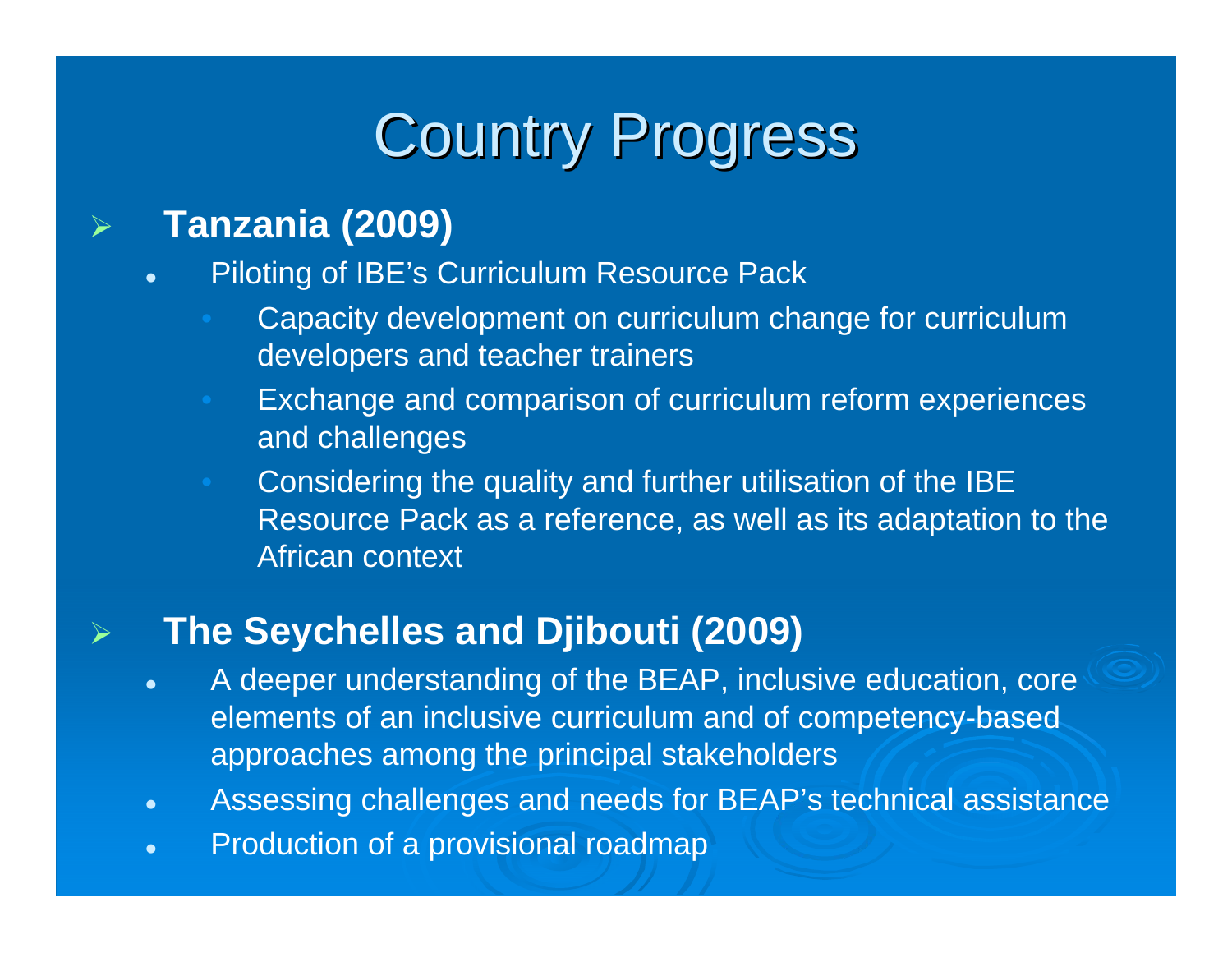# Partnership

#### ¾Government Leadership

• Government must orientate and retain the ultimate responsibility for ensuring that there is appropriate provision in accordance with the needs of learners and the needs of national socio-economic development.

#### ¾Partnerships are essential

- Various forms of partnerships (e.g. between public and private parties) have become very active in different countries
- Agreements can and have been made for stakeholder participation in policy-making, management of institutions, implementing complementary (both formal and non-formal) education programmes, providing professional support services and financial support.
- Partnerships help mobilise many more resources for educational development.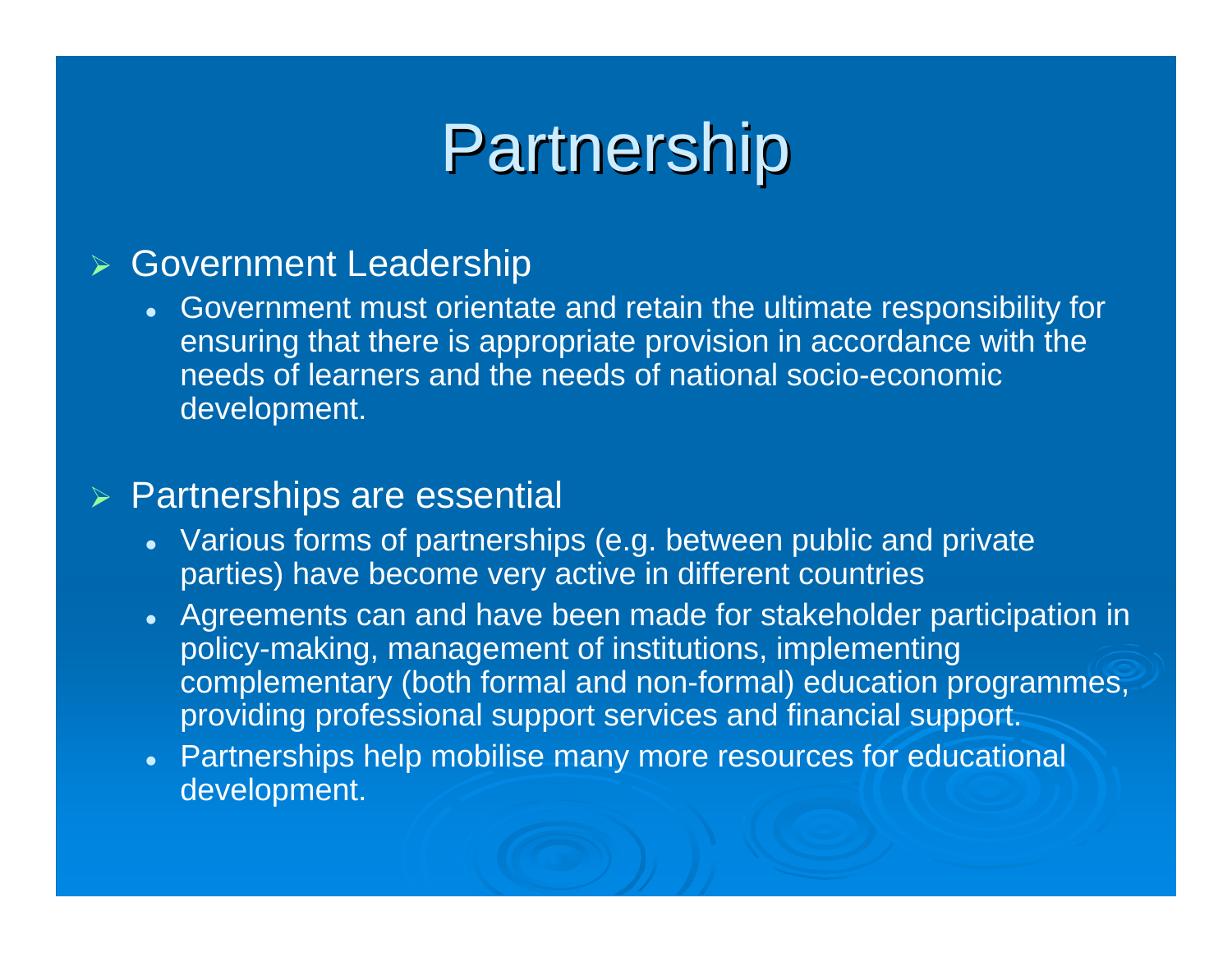# The importance of ECCE

- ¾ BEAP aims to achieve an integrated common curriculum framework for 9-11 years of seamless basic education, including at least one to two year of early childhood education (EFA Goal #1).
- ¾ ECCE as the laying foundation of BEAP within a social inclusion and social cohesion perspective.
- ¾ BEAP builds upon a reformed, higher quality and more equitable basic education from early childhood education onwards ("Preparing children for schools and schools for children", UNESCO).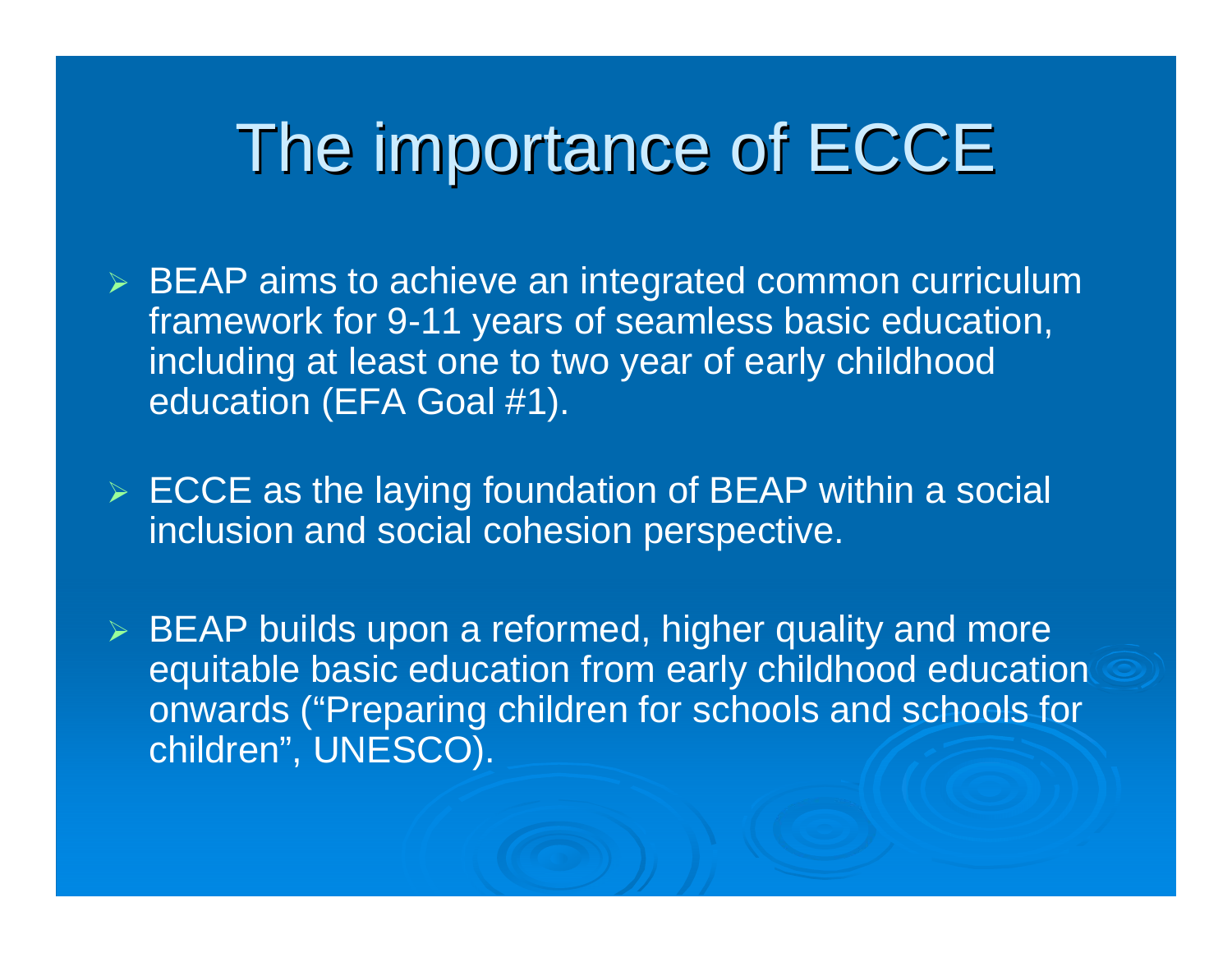# The importance of ECCE

- ¾ The need and value of a 9-11 year basic education, including 1-2 years of ECCE, has been recognised by most African governments.
	- $\bullet$  Kenya, among others, has already set its eyes on ensuring full access to an even longer cycle of 14 years of basic education for all, including a full two-year pre-primary preparatory period of early childhood care and education (ECCE).
	- $\bullet$  In Mauritius, ECCE is a major feature of the Educational Reform programme undertaken by the Government, where the child's development from birth through the early primary school years is seen as a continuous process.